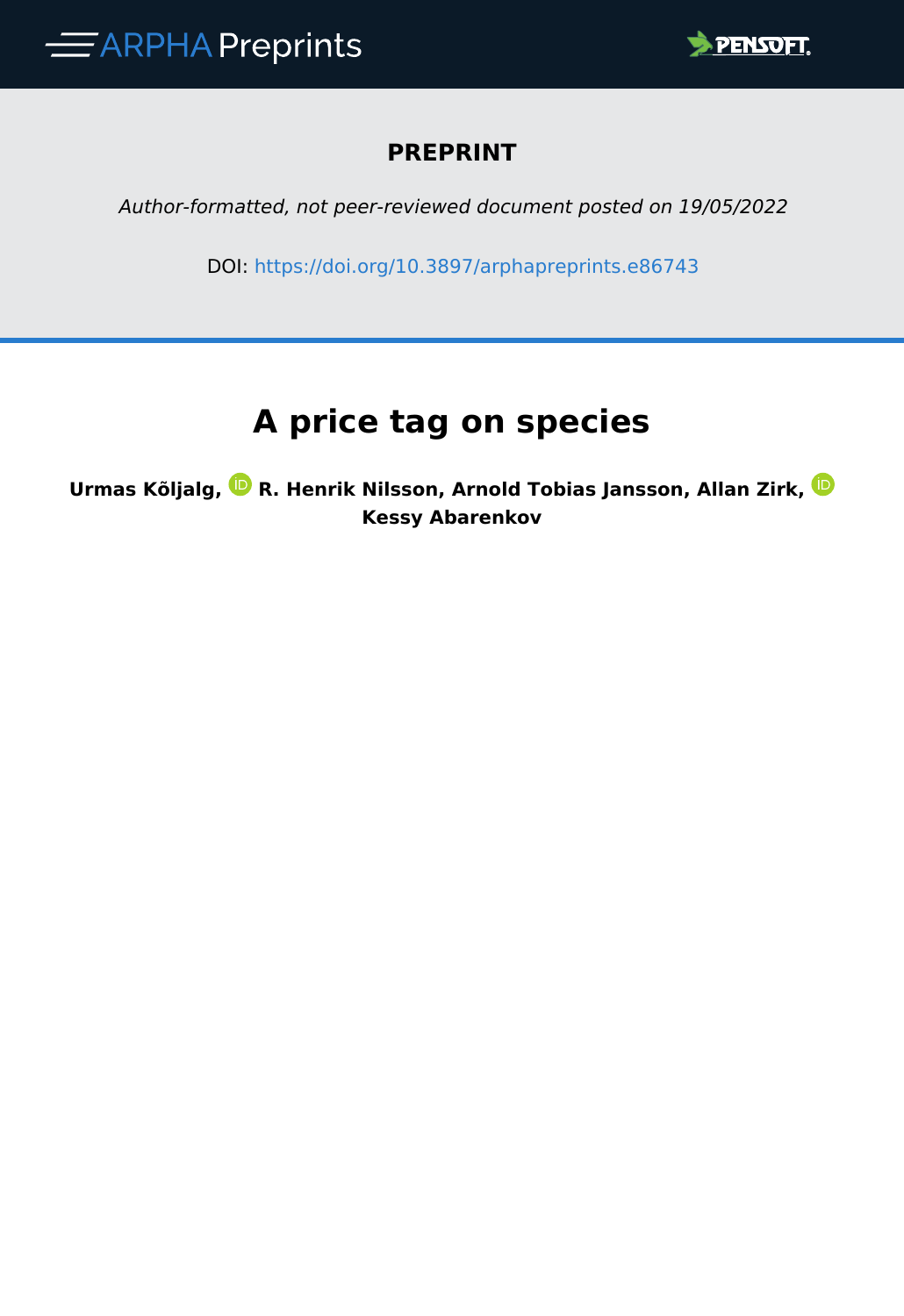## **A price tag on species**

Urmas Kõljalg<sup>‡</sup>, R. Henrik Nilsson<sup>§, |</sup>, Arnold Tobias Jansson<sup>§</sup>, Allan Zirk<sup>¶</sup>, Kessy Abarenkov<sup>¶</sup>

‡ University of Tartu, Tartu, Estonia

§ University of Gothenburg, Göteborg, Sweden

| Gothenburg Global Biodiversity Centre, Gothenburg, Sweden

¶ University of Tartu, Natural History Museum, Tartu, Estonia

Corresponding author: Urmas Kõljalg [\(urmas.koljalg@ut.ee](mailto:urmas.koljalg@ut.ee))

#### **Abstract**

Species have intrinsic value but also partake in a long range of ecosystem services of major economic value to humans. These values have proved hard to quantify precisely, making it all too easy to dismiss them altogether. We outline the concept of the species stock market (SSM), a system to provide a unified basis for valuation of all living species. The SSM amalgamates digitized information from natural history collections, occurrence data, and molecular sequence databases to quantify our knowledge of each species from scientific, societal, and economical points of view. The trading system will necessarily be unlike that of the regular stock market, but the looming biodiversity crisis implores us to finally put an open and transparent price tag on symbiosis, deforestation, and pollution

Reviewable v 1

#### **Keywords**

digital species, valuation of species, trading system, biodiversity, economy, informatics

Species are one of the three major elements of biodiversity, the other two being genes and ecosystems. More than 2 million species have been formally described by science so far, and another 10 million or more await formal description ([Chapman 2009](#page-4-0)). Species are forming living parts of extant ecosystems and are thereby major components of the ecosystem services. These services have a monetary value. For instance, [Vallecillo et al.](#page-5-0) [\(2019\)](#page-5-0) estimated that the ecosystem services in Europe are worth €124 billion per year. [de](#page-4-1) [Groot et al. \(2020\)](#page-4-1) calculated the values of ecosystem services and estimated that the highest mean values per unit area are maintenance of genetic diversity (6,629 Int\$/ha/ year), waste treatment (6,552 Int\$/ha/year) and recreation and tourism (4,248 Int\$/ha/ year). Species form a part of the Natural Capital which interacts with Human Capital and Produced Capital ([Dasgupta 2021](#page-4-2)). According to [Dasgupta \(2021\),](#page-4-2) "... many kinds of natural capital simply do not have markets. They are free to the user. So special methods have to be devised for estimating accounting prices". Species are certainly one kind of natural capital which are mostly free to use. There is clearly no standardized, generic tool to calculate the value of species across all extant taxa. This opinion paper will explore the

<sup>©</sup> Kõljalg U et al. This is an open access article distributed under the terms of the Creative Commons Attribution License (CC BY 4.0), which permits unrestricted use, distribution, and reproduction in any medium, provided the original author and source are credited.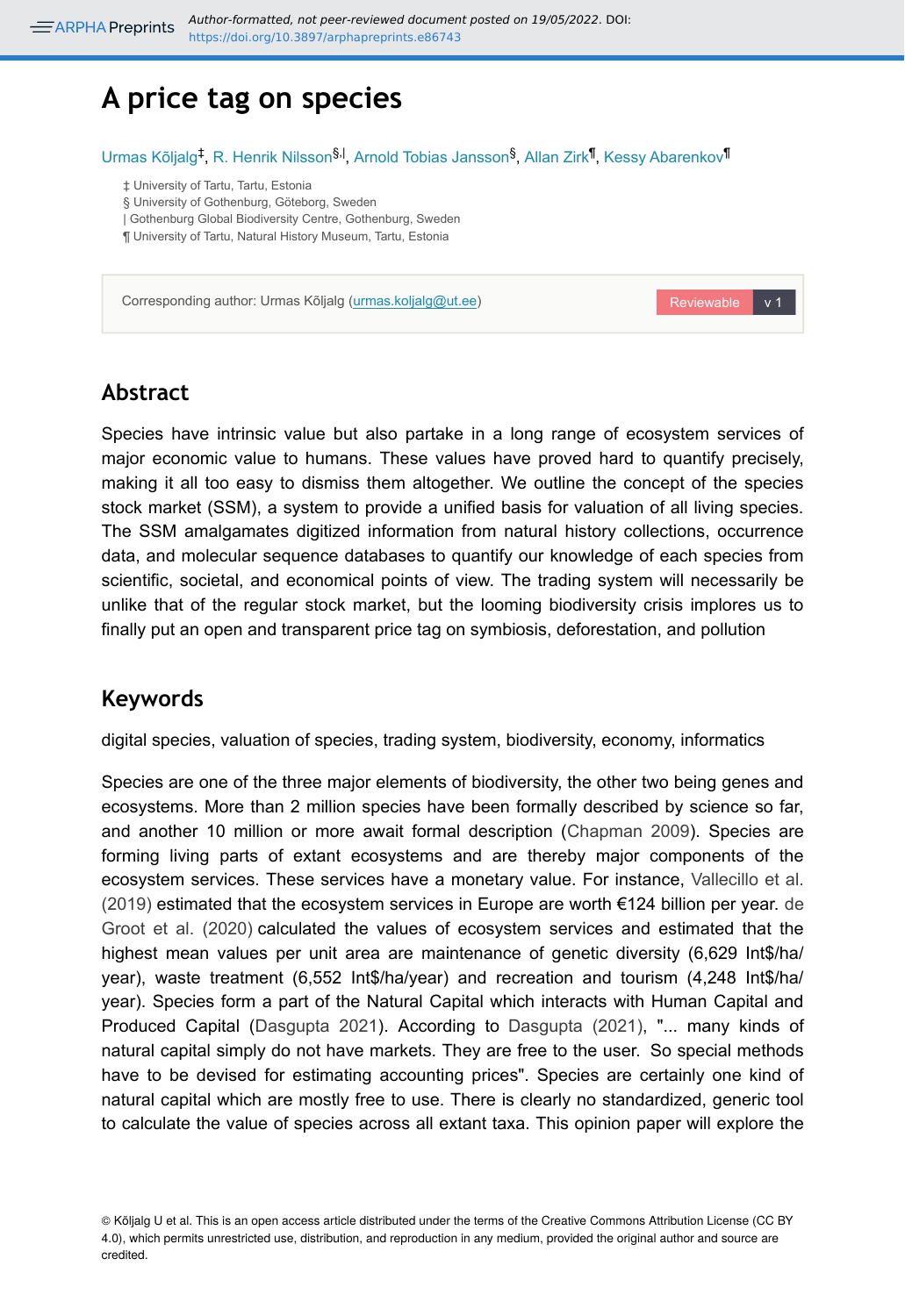idea of the **species stock market** (SSM), an imaginary yet impending device that will provide a unified basis to quantify the value of described as well as undescribed species.

Species are composed of physical entities called individuals. Examples of such individuals are living animals, plants, fungi and bacteria in natural habitats – but also their tissue samples in biological collections and DNA in biobanks. In addition, a single organism may have several individuals, e.g., a preserved specimen in a collection and its frozen tissue or purified DNA in a biobank. All these individuals may be represented by one or more digital records in different databases. We could therefore argue that there are digital species (DS) composed of datasets of records on individuals [\(Lannom et al. 2020](#page-5-1)). These data records are increasingly being made freely available online as an open data. Well-known examples of such free resources of digital records of individuals are the International Nucleotide Sequence Database Collaboration (INSDC; [Arita et al. 2021](#page-4-3)) and the Global Biodiversity Information Facility (GBIF; https://www.gbif.org/). The proposed species stock market will rely on open data records of biological individuals and metadata connected with these records. It is reasonable to divide the formation of SSM into three phases:

- 1. the formation of **digital species**;
- 2. the **valuation of species**; and
- 3. the **trading system for the species**.

**Digital species** can be created by clustering data records of individuals. Currently the most straightforward way to accomplish this is to use publicly available DNA sequences in the public sequence databases such as the INSDC. After all, DNA sequences readily lend themselves to analyses covering all extant taxa, and there is furthermore a large selection of computational tools available for the purpose [\(Hyde et al. 2013\)](#page-5-2). Public DNA sequences range from those derived from individuals identified to species-level and lodged in natural history collections to more or less unidentified sequences derived from environmental samples such as soil, water, and air. DNA sequences identified to species level will serve as a links between digital species and the tree of life or classification. Individuals in collections typically come with ample metadata on, e.g., habitat, interactions between hosts and parasites, and functional traits. Therefore, the data records are the most valuable part of the digital species, and physical individuals can be restudied for additional, often critical information. DNA sequences from environmental samples tend to comprise both described and undescribed species since high-throughput sequencing (HTS) such as metabarcoding of samples are normally used to retrieve sequences of all individuals in any sample ( [Tedersoo et al. 2022\)](#page-5-3). For some taxa, most or all known occurrences are in the form of DNA sequences from ecosystem studies where samples are analysed with HTS methods. Digital species might be managed further by incorporating data records of non-sequenced individuals, notably observations, older material in collections, and data from publications.

For stable communication of digital species, persistent identifiers (PID) are needed in parallel with traditional species names ([Hibbett 2016](#page-5-4), [Kõljalg et al. 2016\)](#page-5-5). The reason is that only formally described species have a scientific name; in addition, competing names are available for some species. Despite the shortcomings of biological nomenclature, it is still necessary to use scientific names in that they represent the major way in which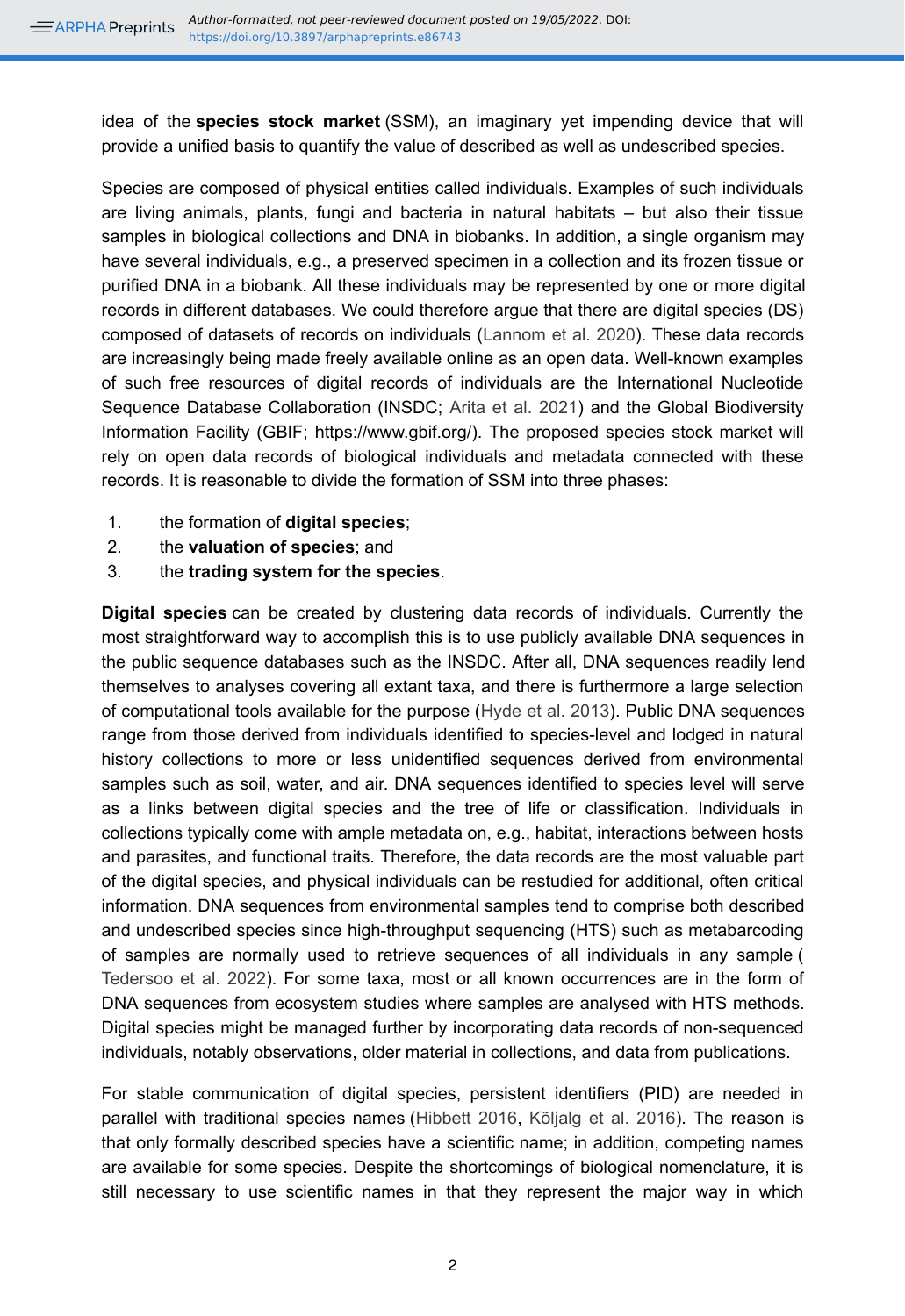species can be connected to the tree of life [\(Hobern et al. 2021](#page-5-6)). This tree serves to bridge biodiversity information over all data types, making it indispensable in species valuation analyses. Another important feature of digital species is their authorship. We posit that there are two principal types of authors. The first one comprises the persons who created the data records, and the second one comprises the institutions storing the physical and digital objects of biodiversity in their open archives. Such institutions include museums and botanical gardens, DNA sequence databases, and data portals. Future evaluation and funding of institutions may partly factor into this authorship. An example of a digital species as outlined in the above is visualized in Fig. [1.](#page-6-0) The compilation of datasets of this kind is explored in [Kõljalg et al. \(2020\).](#page-5-7)

The **valuation of species** can be based on non-anthropogenic as well as anthropogenic values. It is clearly problematic to quantify the non-anthropogenic value of species over all taxa in one and the same way. If we start to quantify the value of nature, it becomes anthropogenic immediately. Therefore, it is fair to set one and the same, identical base value to all species, ranging from *Homo sapiens* Linnaeus to parasites and pests. The anthropogenic value of species is based on diverse traits which can be quantified precisely. The main requirement, however, is that such traits can be digitized according to accepted data standards and connected to the data records of the digital species. This will allow automated book-keeping of the digital species, automation being the only feasible approach as the numbers of species runs into the tens of millions or more. One such trait would be the citation rate of the species name (or PID of the digital species) in publications. This requires that publishers, data portals, and species identification pipelines use the same or linked species PID systems. The number of high-quality data records per digital species is another useful trait in the valuation process. To avoid inflation of data records, some kind of weighting or filtering approach may be needed. Millions of DNA sequences of some single species or tens of thousands of observations of popular bird species are examples of where down-weighting may be called for. Protected, threatened, and keystone species should receive higher a value, but a valuation standard of such species is needed. Funded research that produces data records of the digital species is another useful measure. Species whose underlying research is better funded should potentially be assigned a higher value. As a consequence, parasites and disease agents may become the species with the highest values. The funding parameter can also be used in the opposite direction, namely to find species of high value but that are not covered by well-funded research efforts.

The value of the species and datasets of the digital species become the foundation of the species stock market. The **trading system** itself will probably be conceptually different from the normal stock market - and yet it has to be realized. The time has clearly come to design and develop such platform, because ecosystem services and nature protection need well-founded prices for the species in specific habitats or areas [\(Hungate et al. 2017,](#page-5-8) [Mosberg 2018\)](#page-5-9). The system must cover all extant species, both described and undescribed. The creation of the SSM is best orchestrated by the international associations of taxonomists and economists. These are disciplines that perhaps are not accustomed to working together, but we see no other way out of the looming biodiversity crisis than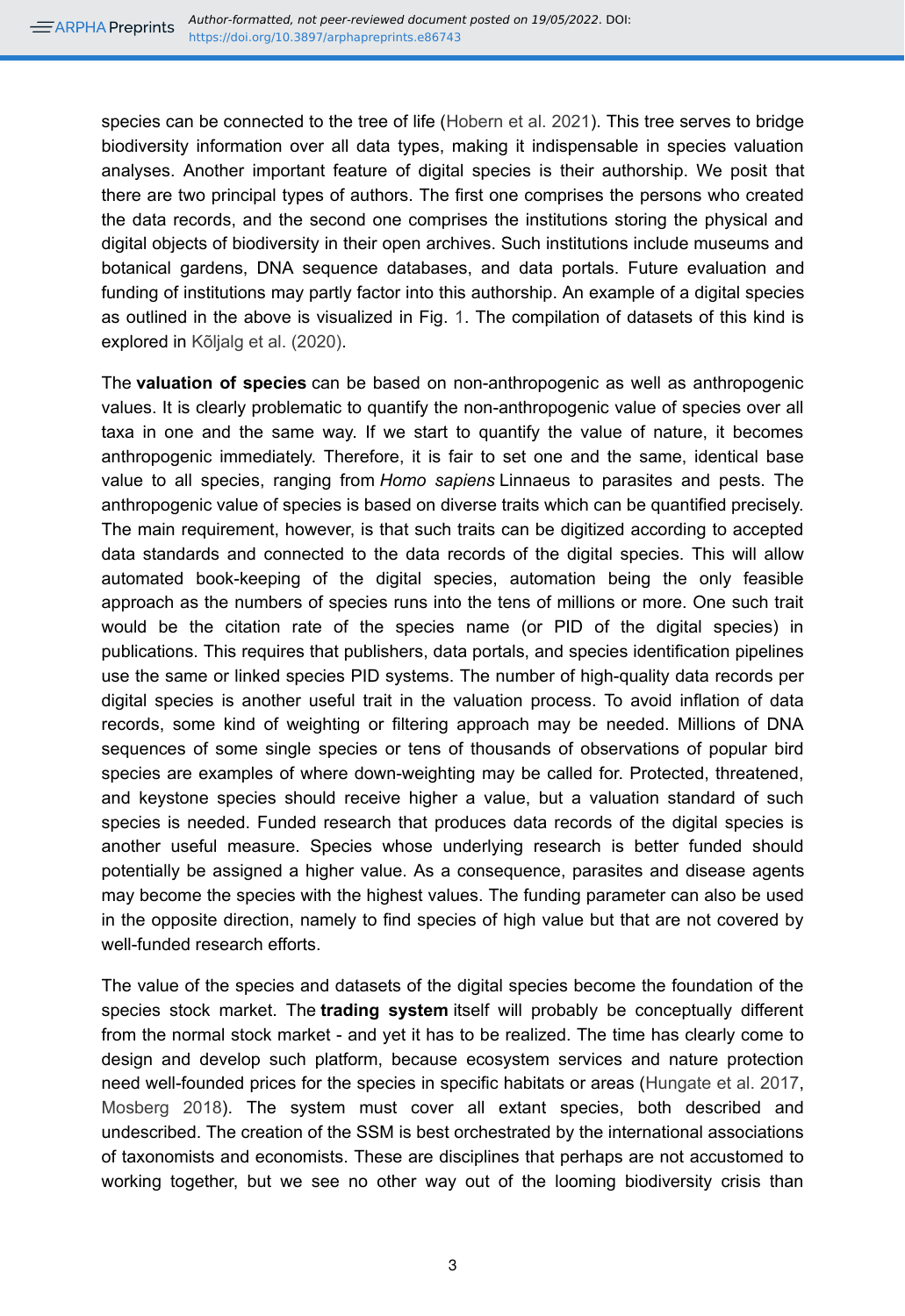entering the primary unit of biodiversity – species – into a monetary system subject to public trade. This will, finally, put a price tag on species – and a cost on logging, pollution, climate change, and so on. Money is, somehow, a language that everyone seems to understand, and if we need to transpose the intrinsic value of biodiversity into monetary terms for everyone to appreciate it, then that is clearly what biology must seek to do.

#### **Acknowledgements**

We thank Karl-Henrik Larsson for reading and commenting on an earlier draft of this manuscript.

#### **Author contributions**

Conceptualization: UK

Methodology: UK, RHN, AZ, KA

Investigation: UK, RHN, TJ, AZ, KA

Visualization: UK, AZ, KA

Funding acquisition: UK, RHN

Writing – original draft: UK

Writing – review & editing: RHN, TJ, KA

#### **References**

- <span id="page-4-3"></span>• Arita M, Karsch-Mizrachi I, Cochrane G (2021) The international nucleotide sequence database collaboration. *Nucleic Acids Research* 49 (D1): D121‑D124. [In English]. <https://doi.org/10.1093/nar/gkaa967>
- <span id="page-4-0"></span>• Chapman AD (2009) *Numbers of Living Species in Australia and the World*. Australian Government, Department of the Environment, Water, Heritage and the Arts. URL: [https://www.awe.gov.au/sites/default/files/env/pages/2ee3f4a1](https://www.awe.gov.au/sites/default/files/env/pages/2ee3f4a1-f130-465b-9c7a-79373680a067/files/nlsaw-2nd-complete.pdf) [f130-465b-9c7a-79373680a067/files/nlsaw-2nd-complete.pdf](https://www.awe.gov.au/sites/default/files/env/pages/2ee3f4a1-f130-465b-9c7a-79373680a067/files/nlsaw-2nd-complete.pdf)
- <span id="page-4-2"></span>• Dasgupta P (2021) The Economics of Biodiversity: The Dasgupta Review. London: HM Treasury. URL: [https://assets.publishing.service.gov.uk/government/uploads/system/](https://assets.publishing.service.gov.uk/government/uploads/system/uploads/attachment_data/file/962785/The_Economics_of_Biodiversity_The_Dasgupta_Review_Full_Report.pdf) [uploads/attachment\\_data/file/962785/](https://assets.publishing.service.gov.uk/government/uploads/system/uploads/attachment_data/file/962785/The_Economics_of_Biodiversity_The_Dasgupta_Review_Full_Report.pdf) The Economics of Biodiversity The Dasgupta Review Full Report.pdf
- <span id="page-4-1"></span>• de Groot R, Brander L, Solomonides S (2020) Ecosystem Services Valuation Database (ESVD) - Update of global ecosystem service valuation data. Department for Environment, Food and Rural Affairs (Defra, UK). URL: [https://www.es-partnership.org/](https://www.es-partnership.org/wp-content/uploads/2020/08/ESVD_Global-Update-FINAL-Report-June-2020.pdf) [wp-content/uploads/2020/08/ESVD\\_Global-Update-FINAL-Report-June-2020.pdf](https://www.es-partnership.org/wp-content/uploads/2020/08/ESVD_Global-Update-FINAL-Report-June-2020.pdf)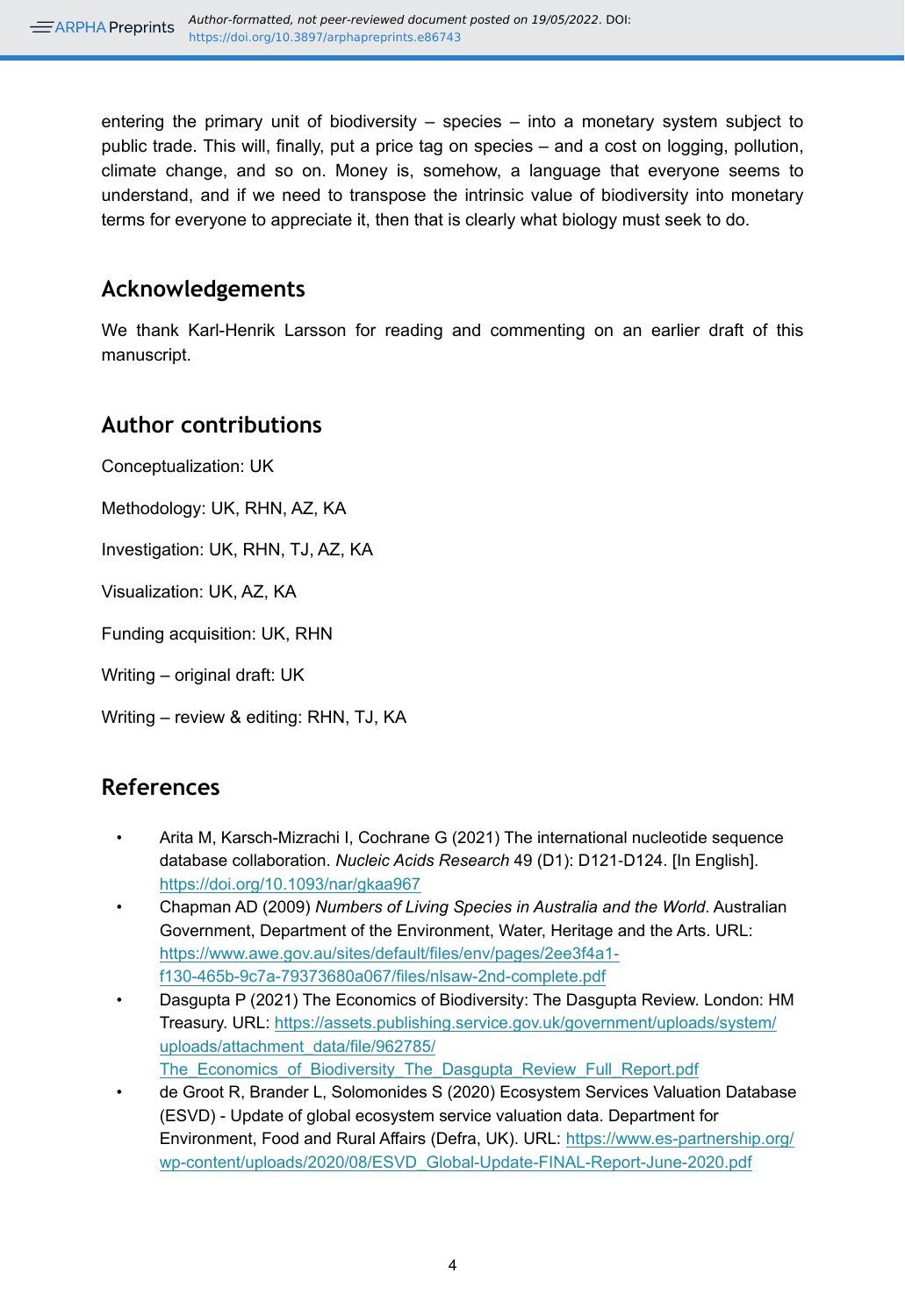- <span id="page-5-4"></span>• Hibbett D (2016) The invisible dimension of fungal diversity. Science 351 (6278): 1150‑1151. [In English][. https://doi.org/10.1126/science.aae0380](https://doi.org/10.1126/science.aae0380)
- <span id="page-5-6"></span>• Hobern D, Barik S, Christidis L, Garnett S, Kirk P, Orrell T, Pape T, Pyle R, Thiele K, Zachos F, Bánki O (2021) Towards a global list of accepted species VI: The Catalogue of Life checklist. Organisms Diversity & Evolution 21: 677‑690. [In English]. [https://](https://doi.org/10.1007/s13127-021-00516-w) [doi.org/10.1007/s13127-021-00516-w](https://doi.org/10.1007/s13127-021-00516-w)
- <span id="page-5-8"></span>• Hungate B, Barbier E, Ando A, Marks S, Reich P, Gestel Nv, Tilman D, Knops JH, Hooper D, Butterfield B, Cardinale B (2017) The economic value of grassland species for carbon storage. Science Advances 3 (4). [In English]. [https://doi.org/10.1126/sciadv.](https://doi.org/10.1126/sciadv.1601880) [1601880](https://doi.org/10.1126/sciadv.1601880)
- <span id="page-5-2"></span>• Hyde K, Udayanga D, Manamgoda D, Tedersoo L, Larsson E, Abarenkov K, Bertrand Y, Oxelman B, Hartmann M, Kauserud H, Ryberg M, Kristiansson E, Nilsson R (2013) Incorporating molecular data in fungal systematics: a guide for aspiring researchers. Current Research in Environmental and Applied Mycology 3 (1): 1‑32. [In English]. <https://doi.org/10.5943/cream/3/1/1>
- <span id="page-5-5"></span>• Kõljalg U, Tedersoo L, Nilsson RH, Abarenkov K (2016) Digital identifiers for fungal species. Science 352 (6290): 1182‑1183. [In English]. [https://doi.org/10.1126/](https://doi.org/10.1126/science.aaf7115) [science.aaf7115](https://doi.org/10.1126/science.aaf7115)
- <span id="page-5-7"></span>• Kõljalg U, Nilsson H, Schigel D, Tedersoo L, Tedersoo L, May T, Taylor AS, Jeppesen TS, Frøslev TG, Lindahl B, Põldmaa K, Saar I, Suija A, Savchenko A, Yatsiuk I, Adojaan K, Ivanov F, Piirmann T, Pöhönen R, Zirk A, Abarenkov K (2020) The taxon hypothesis paradigm - on the unambiguous detection and communication of taxa. *Microorganisms* 8 (12): 1. [In English].<https://doi.org/10.3390/microorganisms8121910>
- <span id="page-5-1"></span>• Lannom L, Koureas D, Hardisty A (2020) FAIR Data and Services in Biodiversity Science and Geoscience. *Data Intelligence* 20 (1-2): 122-130. [In English][. https://](https://doi.org/10.1162/dint_a_00034) [doi.org/10.1162/dint\\_a\\_00034](https://doi.org/10.1162/dint_a_00034)
- <span id="page-5-9"></span>• Mosberg M (2018) Enterprising nature – economics, markets, and finance in global biodiversity politics. [Forum for Development Studies](https://www.researchgate.net/journal/Forum-for-Development-Studies-0803-9410) 45 (2): 1‑4. [In English][. https://](https://doi.org/10.1080/08039410.2018.1465992) [doi.org/10.1080/08039410.2018.1465992](https://doi.org/10.1080/08039410.2018.1465992)
- <span id="page-5-3"></span>• Tedersoo L, Bahram M, Zinger L, Nilsson RH, Kennedy P, Yang T, Anslan S, Mikryukov V (2022) Best practices in metabarcoding of fungi: From experimental design to results. Molecular Ecology 31 (10): 2769‑2795. [In English].<https://doi.org/10.1111/mec.16460>
- <span id="page-5-0"></span>• Vallecillo S, Notte AL, Ferrini S, Maes J (2019) How ecosystem services are changing: an accounting application at the EU level. [Ecosystem Services](https://www.sciencedirect.com/journal/ecosystem-services) 40: 101044. [In English]. <https://doi.org/10.1016/j.ecoser.2019.101044>